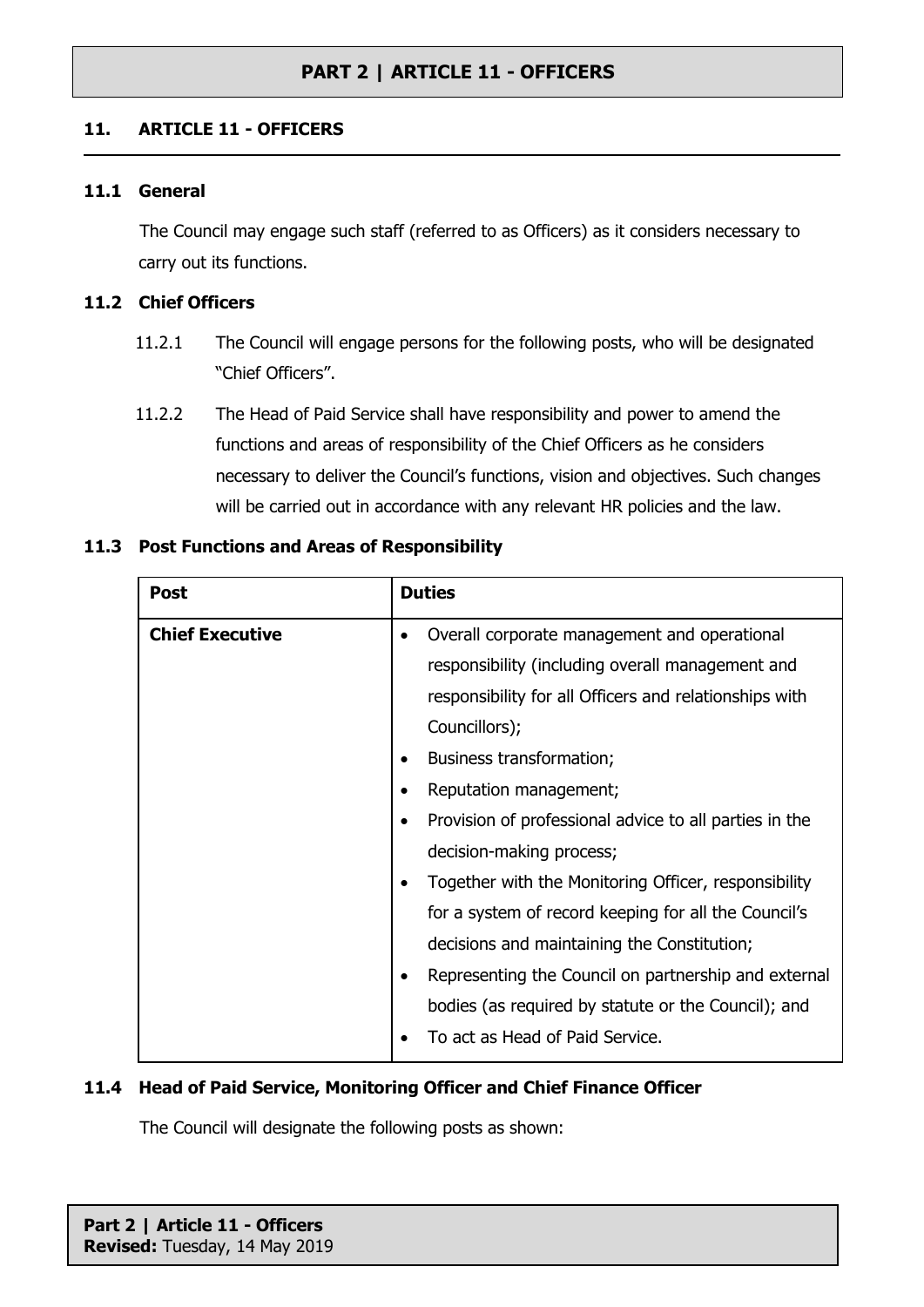| <b>Designation</b>          | <b>Post</b>                            |
|-----------------------------|----------------------------------------|
| <b>Head of Paid Service</b> | <b>Chief Executive</b>                 |
| <b>Monitoring Officer</b>   | Head of Law and Governance             |
| Chief Finance Officer       | Director of Finance and Transformation |

Such posts will have the functions described in Article 11.5 to 11.7 below.

### **11.5 Management and Departmental Structure**

The Head of Paid Service will determine and publicise a description of the overall departmental structure of the Council showing the management structure and deployment of Officers.

#### **11.6 Functions of the Head of Paid Service**

## 11.6.1 **Discharge of Functions by the Council**

The Head of Paid Service will keep under review the manner in which the discharge of the Council's functions is co-ordinated, the number and grade of Officers required for the discharge of functions and the organisation of Officers.

#### 11.6.2 **Restrictions on Functions**

The Head of Paid Service may not be the Monitoring Officer but may hold the post of Chief Finance Officer if a qualified accountant.

## **11.7 Functions of the Monitoring Officer**

## 11.7.1 **Maintaining the Constitution**

The Monitoring Officer will maintain an up-to-date version of the Constitution and will ensure that it is widely available for consultation by Members, Officers and the public.

## 11.7.2 **Ensuring Lawfulness and Fairness of Decision-Making**

After consulting with the Head of Paid Service and Chief Finance Officer, the Monitoring Officer will report to the Council if he considers that any proposal, decision or omission would give rise to unlawfulness or if any decision or omission has given rise to maladministration. Such a report will have the effect of stopping the proposal or decision being implemented until the report has been considered.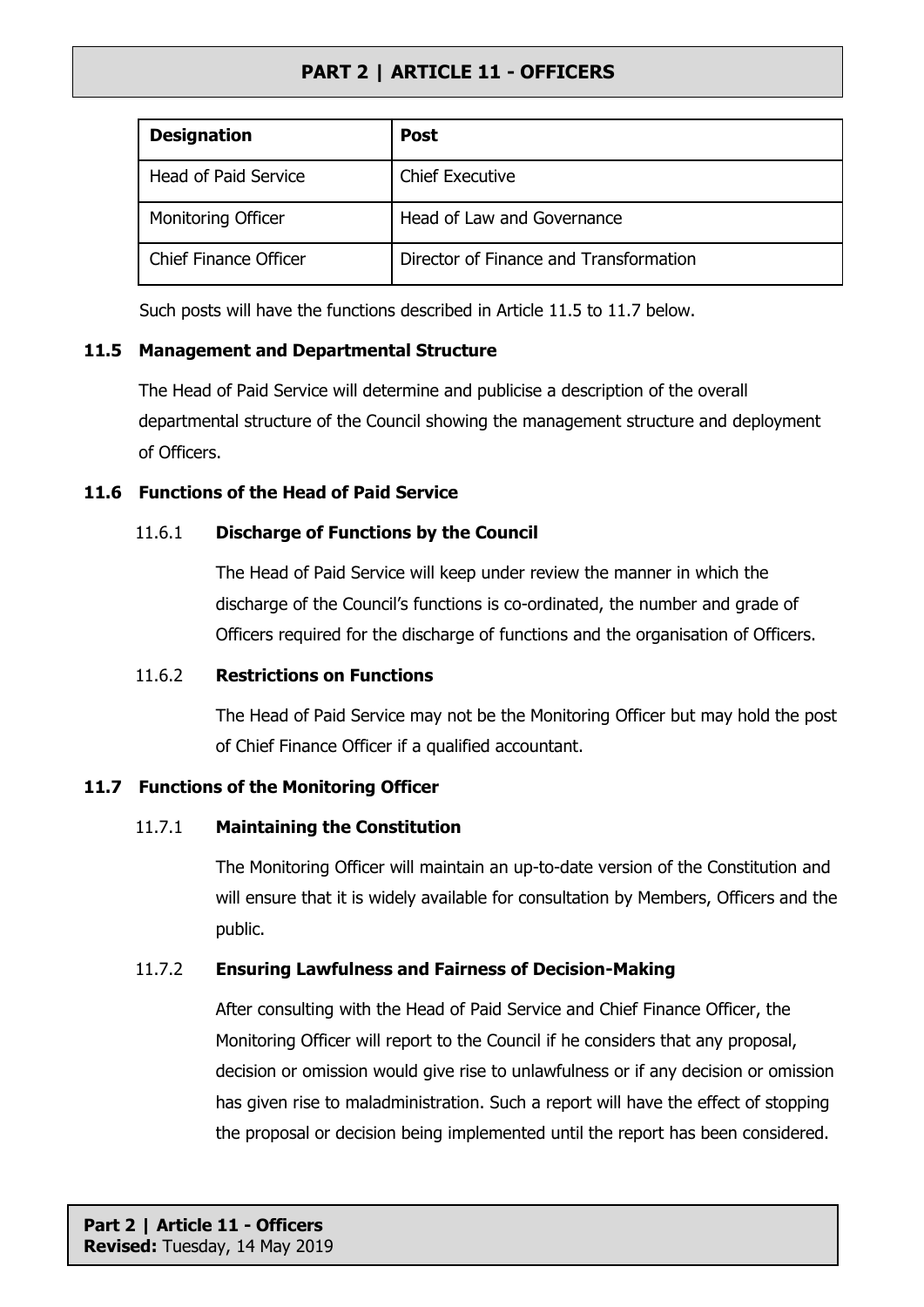# 11.7.3 **Supporting the Policy, Finance and Development Committee in respect of the Code of Conduct**

- (i) The Monitoring Officer will contribute to the promotion and maintenance of high standards of conduct through provision of support to the Policy, Finance and Development.
- (ii) Notwithstanding the duty of confidentiality, the Monitoring Officer shall be at liberty to disclose any information relating to the Council's affairs, and provide copies of any records or documents belonging to the Council to the Policy, Finance and Development for the purposes of assessment, review, investigation or determination of a complaint against a Member.
- (iii) The Monitoring Officer will maintain the Register of Interests for Councillors and the Register of Gifts and Hospitality.

### 11.7.4 **Conducting Investigations**

The Monitoring Officer will conduct investigations into matters and carry out any other actions as directed by the Policy, Finance and Development Committee and make reports or recommendations in respect of them to the Policy, Finance and Development Committee.

#### 11.7.5 **Proper Officer for Access to Information**

The Monitoring Officer will ensure that decisions, together with the reasons for those decisions and relevant Officer reports and background papers are made publicly available as soon as possible.

#### 11.7.6 **Providing Advice**

11.7.7 The Monitoring Officer will provide advice on the scope of powers and authority to take decisions, maladministration, financial impropriety, probity and Budget and Policy framework issues to all Councillors. Where the Monitoring Officer considers that a Member(s) has acted contrary to his advice, it is open to him to issue a report to the Council under section 5 of the Local Government and Housing Act 1989, or seek judicial review, as he considers appropriate in the circumstances.

#### 11.7.8 **Restrictions on Posts**

The Monitoring Officer cannot be the Head of Paid Service or the Chief Finance Officer.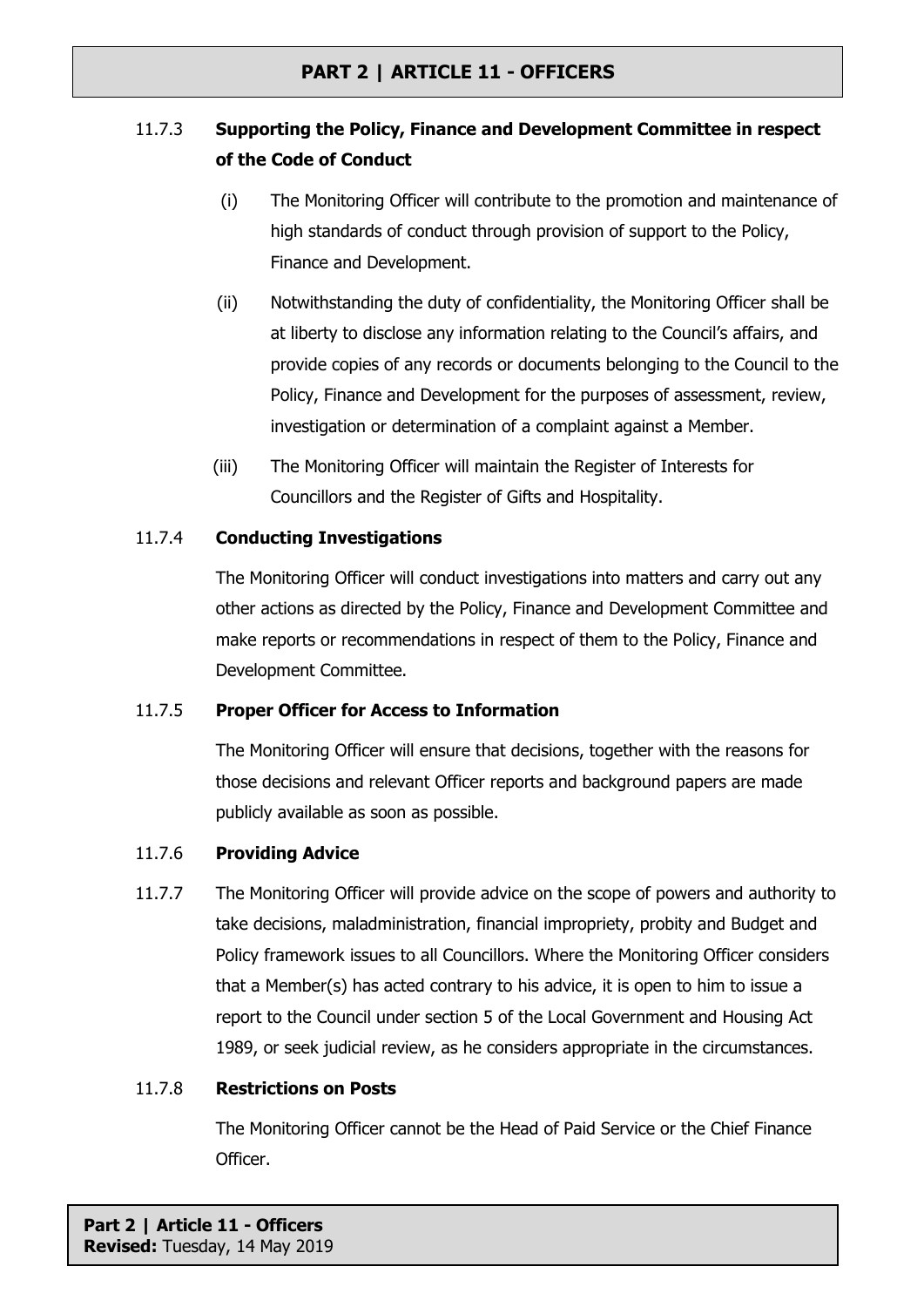#### 11.7.9 **Deputy Monitoring Officer**

The Monitoring Officer may appoint a Deputy who will deputise for the Monitoring whenever the Monitoring Officer is otherwise unavailable or unable to act or in particular function areas of and which the Monitoring Officer may so direct.

#### **11.8 Functions of the Chief Finance Officer**

### 11.8.1 **Ensuring Lawfulness and Financial Prudence of Decision-Making**

- (i) After consulting with the Head of Paid Service and the Monitoring Officer, the Chief Finance Officer will report to the Council and the Council's external auditor if he considers that any proposal, decision or course of action will involve incurring unlawful expenditure, or is unlawful and is likely to cause a loss or deficiency or if the Council is about to enter an item of account unlawfully.
- (ii) When the report is completed the Chief Finance Officer shall send a copy:
	- (a) to the current auditor of the Council's accounts; and
	- (b) to each Member of the Council.

## 11.1.2 **Administration of Financial Affairs**

The Chief Finance Officer will have responsibility for the administration of the financial affairs of the Council.

#### 11.1.3 **Contributing to Corporate Management**

The Chief Finance Officer will contribute to the corporate management of the Council, in particular through the provision of professional financial advice.

#### 11.1.4 **Providing Advice**

The Chief Finance Officer will provide advice on the scope of powers and authority to take decisions, maladministration, financial impropriety, probity and Budget and Policy Framework issues to all Councillors and will support and advise Councillors and Officers in their respective roles.

#### 11.1.5 **Give Financial Information**

The Chief Finance Officer will provide financial information to the media, Members of the public and the community.